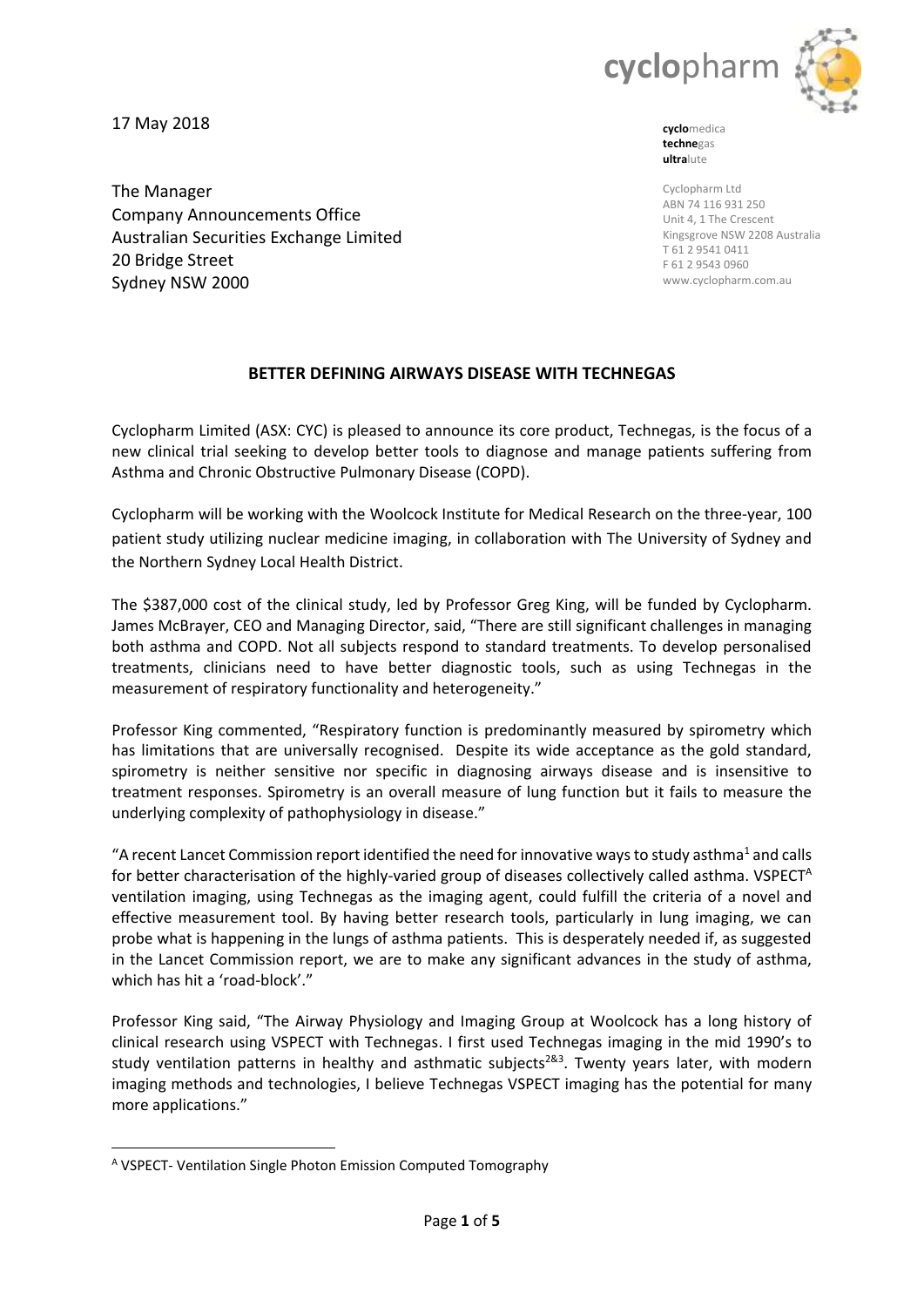Professor King also noted, "The outcomes of this study will advance the understanding of treatment responses and make a strong case for Technegas VSPECT imaging to be used as an important tool in development of new Asthma and COPD treatment regimes, disease characterisation in routine practice and to monitor the success and progress of treatment."

# The specifics of the study are as follows:

In patients with Asthma the study is seeking to:

- 1. Determine immediate response to therapy as measured by regional VSPECT ventilation distribution following administration of reliever medications and also after 2 months treatment with high-dose combination therapy.
- 2. Determine the relationships between changes in VSPECT with treatment and; patient characteristics (e.g. symptoms, age, disease duration), and markers of allergic inflammation.

# In patients with COPD the study is seeking to:

- 1. Determine and describe ventilation distribution in mild and moderate COPD
- 2. Evaluate the relationships between VSPECT and other diagnostic techniques to include spirometry, forced oscillation impedance and multiple breath nitrogen.
- 3. Determine the relationship between the short-term response to long acting bronchodilators, as measured by spirometry and forced oscillation impedance, and ventilation distribution.
- 4. Determine the relationship between ventilation distribution and symptoms in mild and moderate COPD.

Professor Carol Armour, the Executive Director of The Woolcock Institute of Medical Research, stated "The Woolcock Institute is committed to developing targeted, more effective treatment in airways diseases. Collaboration with industry is one of the ways we do this. We are very excited to embark on this work with Cyclopharm using 3-Dimensional imaging of ventilation in airways disease as it could lead to greater understanding of these conditions and from there to more effective treatments."

James McBrayer stated that, "We are thrilled to be working with collaboration led by Professor King and the Woolcock Institute of Medical Research. This initiative is another example of our strategic priority of expanding the use of Technegas. The global incidence of lung disease is increasing rapidly every year. The World Health Organisation rates COPD as the  $4<sup>th</sup>$  leading cause of death globally and is expected to rise to the  $3^{rd}$  leading cause of death by 2030. We believe functional lung imaging using Technegas will offer new clinical insights in both the diagnosis and management in these chronic and deadly diseases for millions of patients."

## **For more information, please contact:**

Mr James McBrayer Managing Director, CEO and Company Secretary Cyclopharm Limited T: +61 (02) 9541 0411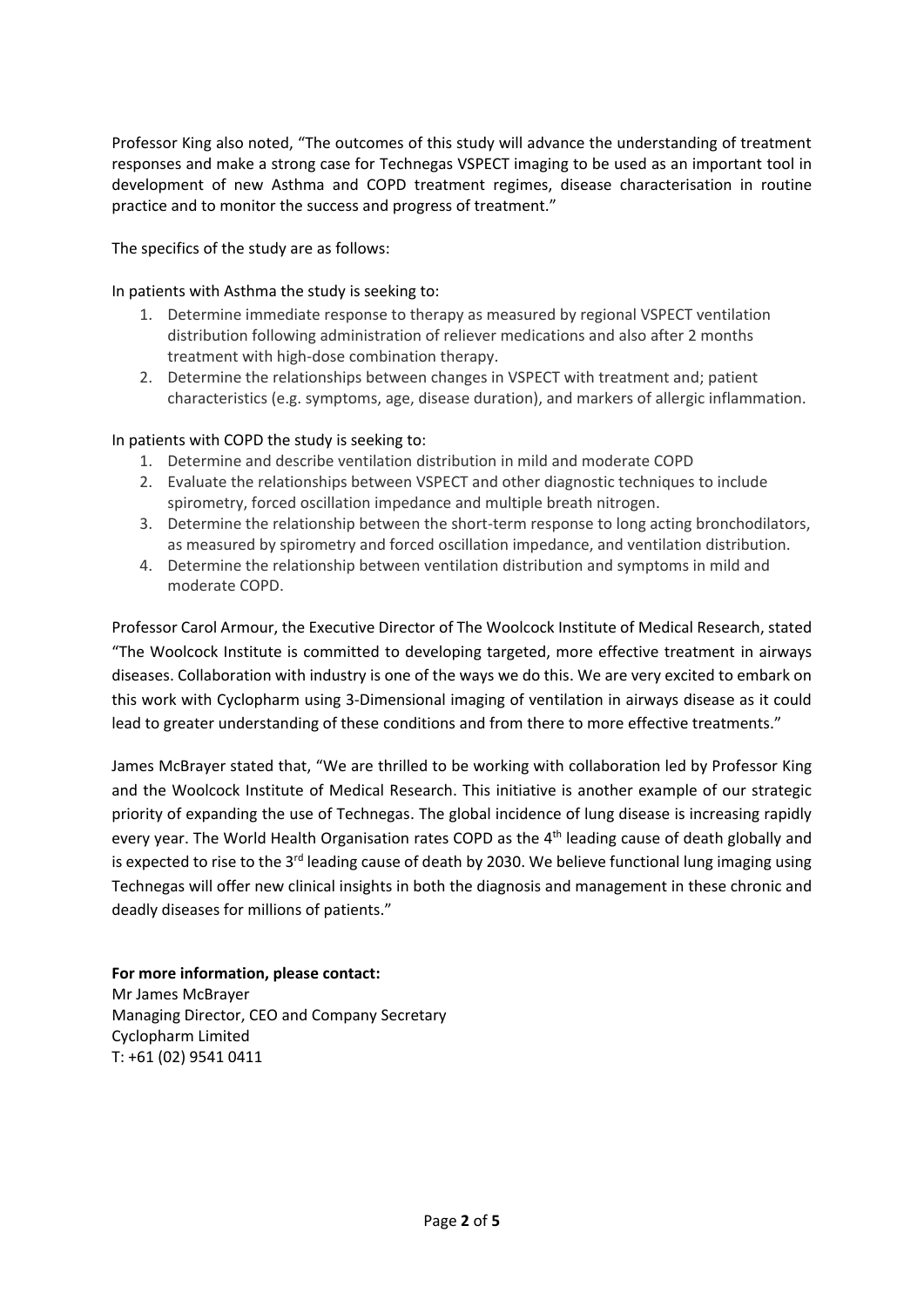## **About Asthma**

Prevalence for asthma ranges between 235 million to 339 million people globally<sup>4,5&6</sup>. It is estimated that the number of people with asthma will grow by more than 100 million by 2030<sup>7</sup>.

Globally, incidence has been estimated to be 75 million new cases of asthma each year<sup>8</sup>.

About 287,000<sup>1</sup> people die each year from asthma, corresponding to 0.5% of all deaths. Mortality rate for asthma varies significantly between regions, age and economic groups. Projections estimate asthma will take annually more than 428,000 lives by 2030<sup>4</sup>

| <b>Epidemiology of Asthma:</b> | Prevalence         | <b>Yearly Mortality</b>   | <b>Yearly Cost of care</b> |
|--------------------------------|--------------------|---------------------------|----------------------------|
| Global                         | 300 million people | 287,000 deaths            |                            |
| USA                            | 25 million people  | 3,650 deaths              | 81.9 billion USD           |
| Europe                         | 30 million people  | 1,400 deaths<br>(UK only) | 19.3 billion EUR           |
| Australia                      | 2.5 million people | 400 deaths                | 28.0 billion AUD           |

## **About COPD**

Latest estimates for COPD prevalence is 251 million people globally<sup>9</sup>. Among those, 65 million people has moderate to severe COPD<sup>10</sup>.

The global incidence was measured to be 18.7 million new cases of COPD each year<sup>7</sup>.

COPD has also an important mortality burden globally. Each year, 2.9 million people die each from COPD which corresponds to 5% of all deaths globally<sup>7</sup>. In 2004, COPD was the fourth-leading cause of death worldwide but will most probably become the third-leading cause by 2030<sup>8</sup>. The World Health Organization estimated that total deaths are expected to increase more than 30% in the next ten years<sup>11</sup>.

| <b>Epidemiology of COPD:</b> | Prevalence          | <b>Yearly Mortality</b> | <b>Yearly Cost of Care</b><br>(Direct + Indirect) |
|------------------------------|---------------------|-------------------------|---------------------------------------------------|
| Global                       | 251 million people  | 2.9 million deaths      |                                                   |
| <b>USA</b>                   | 27 million people   | 134,000 deaths          | 460 billion USD                                   |
| Europe                       | 40 million people   | 250,000 deaths          | 141 billion EUR                                   |
| Australia                    | 1.45 million people | 7100 deaths             | 98.2 billion AUD                                  |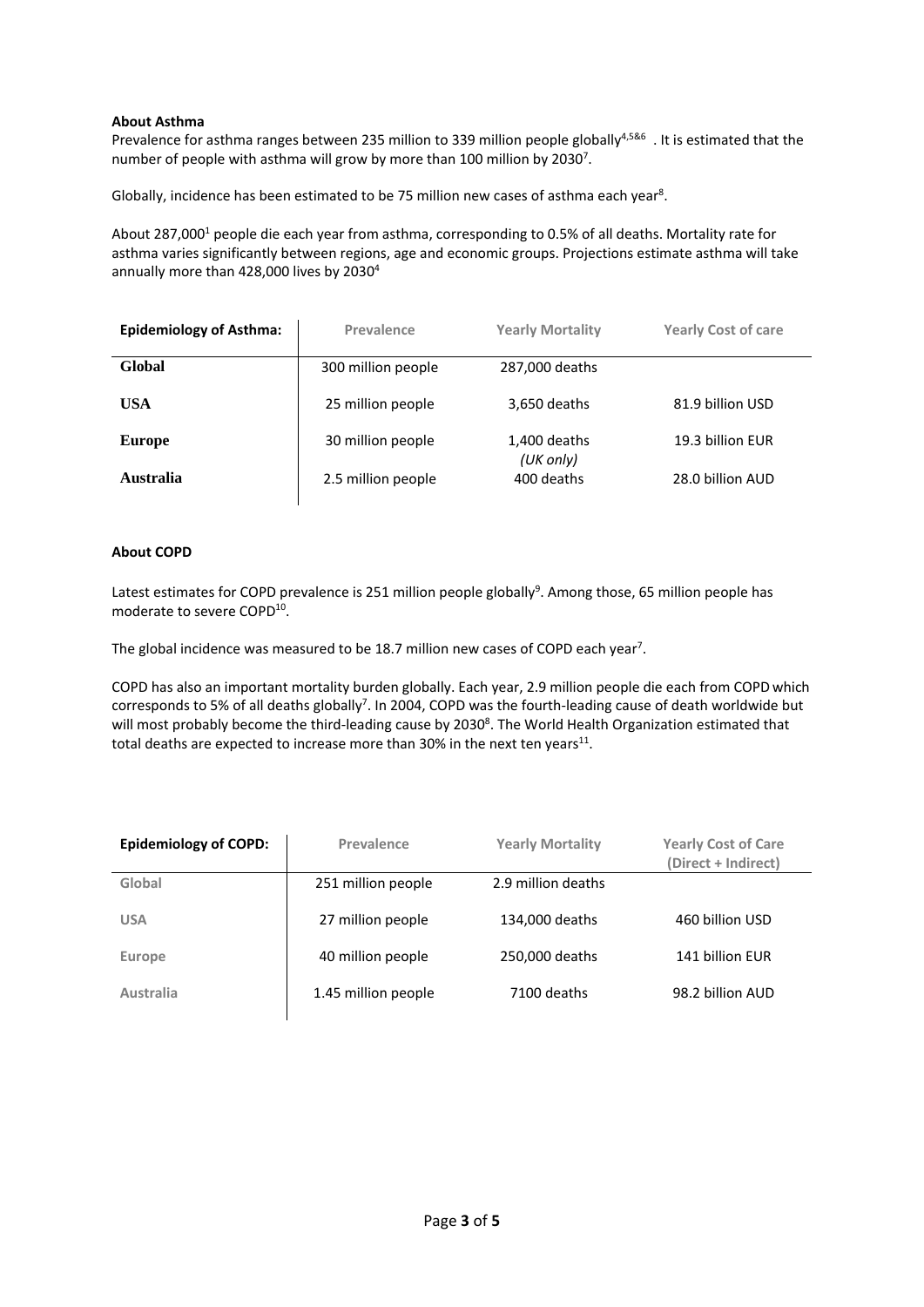### **The Woolcock**

The Woolcock Institute of Medical Research and the Woolcock Clinic has over 200 medical researchers and doctors working to uncover the causes of diseases, find better treatments and provide the best treatment for patients. The Woolcock is a world-class network of specialised researchers and clinicians who deal with the causes, prevention, diagnosis and treatment of respiratory disease and sleep disorders. The Woolcock Institute's approach is holistic, from basic science into the mechanics of disease through to the development of high tech apps and inhalers for the front line. The Institute is determined that their work creates a better life for people living with lung conditions and sleep disorders. Their dedication to improving wellbeing is at the very heart of what they do.

#### **Professor Greg King**

Professor King is a medical graduate of Otago University and a clinician-researcher at the Woolcock Institute of Medical Research, The University of Sydney and Royal North Shore Hospital. He is Professor of the Sydney Medical School, The University of Sydney and Medical Director of the Respiratory Investigation Unit. He has a research interest in the mechanics of airways disease in relation to clinical aspects of disease. His expertise includes complex measurements of airway and lung function, including the forced oscillation technique, multiple breath nitrogen washout and 3-dimensional ventilation SPECT imaging and CT imaging. He currently supervises 7 PhD students (6 as primary supervisor) and postdoctoral fellows from science and medical backgrounds. He has a clinical and research interest in asthma, COPD and bronchiolitis in haemopoietic stem cell transplant recipients. Professor King maintains active participation in the activities of the TSANZ and ATS in terms of teaching, professional development and executive committee function.

#### **Cyclopharm Limited**

Cyclopharm is an ASX Listed radiopharmaceutical company servicing the global medical community. The Company's mission is to provide nuclear medicine and other clinicians with the ability to improve patient care outcomes. Cyclopharm achieves this objective primarily through the provision of its core radiopharmaceutical product, Technegas used in functional lung ventilation imaging.

#### **Technegas**

The Technegas technology is a structured ultra-fine dispersion of radioactive labelled carbon, produced by using dried Technetium-99m in a carbon crucible, micro furnaced for a few seconds at around 2,700° C. The resultant gas like substance is inhaled by the patient (lung ventilation) via a breathing apparatus, which then allows multiple views and tomography imaging under a gamma or single photon emission computed tomography (SPECT) camera for evaluating functional ventilation imaging. Historically used in the diagnosis of pulmonary embolism, Technegas, together with advancements in complementary technology to multimodality imaging and analytical software, is being used in other disease states to include COPD, asthma, pulmonary hypertension and certain interventional applications to include lobectomies in lung cancer and lung volume reduction surgery.